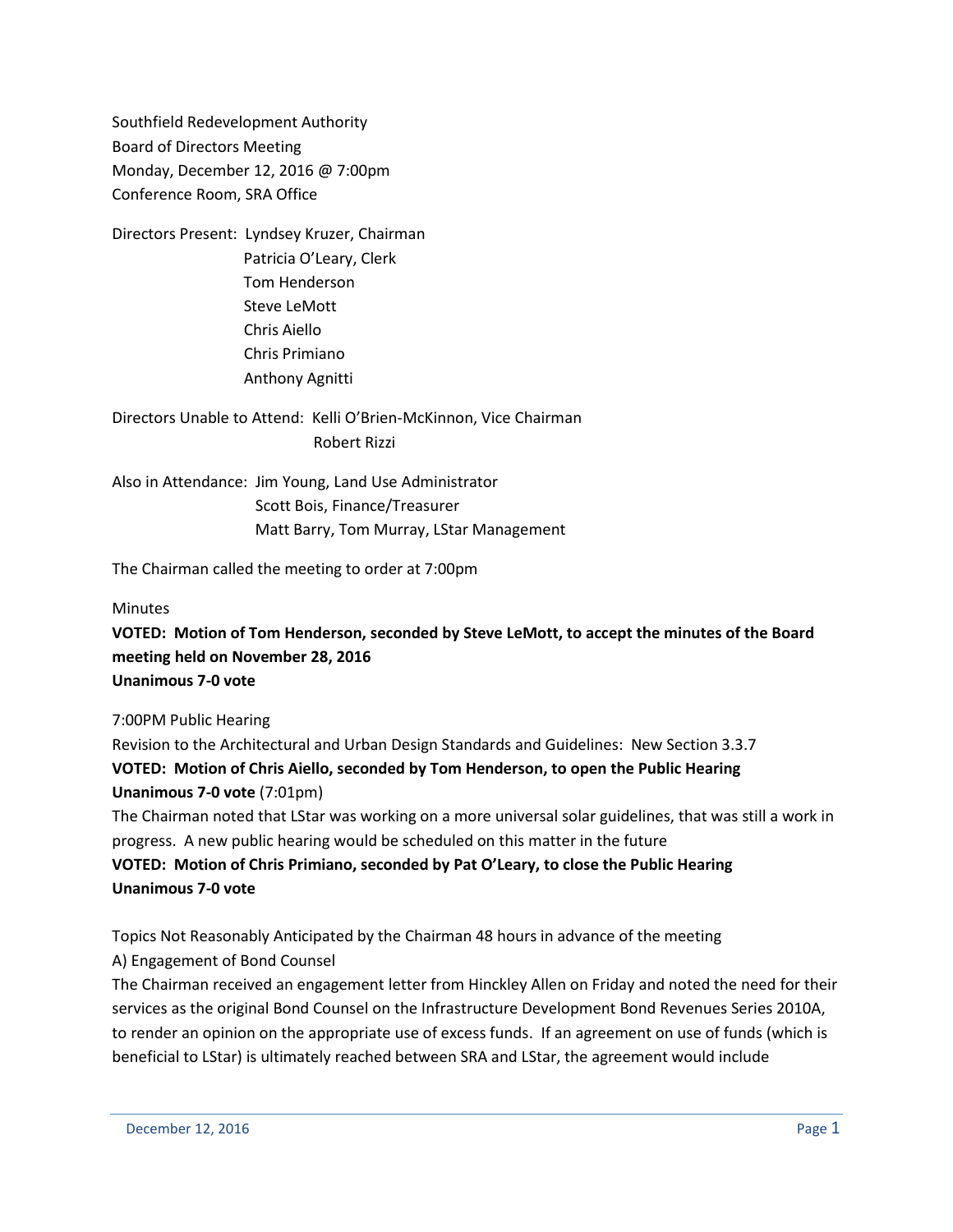reimbursement of SRA legal fees by LStar.

# **VOTED: Motion of Chris Primiano, seconded by Tom Henderson, to authorize the Chairman to engage legal services of Hinckley Allen LLC in connection with bond financing matters Unanimous 7-0 vote**

## B) Parkway Snow Removal Agreement

LStar's recommended Parkway Snow Removal Agreement was received earlier today. Mr. Young noted that a general Parkway Maintenance Agreement was executed with LStar in September 2016, and LStar, acting as the Agent in accordance with the Agreement, recommended SRA award a contract for Parkway snow removal services to K4 Seasons. The Board was informed that the Maintenance Agreement obligated LStar to reimburse SRA for the cost of Parkway snow removal.

Mr. LeMott was informed that LStar conducted procurement, that the low bid was K4 Seasons, that the contract included unit pricing for additional services that may be necessary, and that LStar awarded a separate contract for snow removal services on Trotter Road. Mr. Barry stated the scope of work included plowing travel lanes and approximately 6 feet into the parking spaces.

## **VOTED: Motion of Tom Henderson, seconded by Steve LeMott, that the Board of Directors executes the 2016/2017 Parkway Snow Removal Agreement with K4 Seasons, as presented Unanimous 7-0 vote**

## Status Reports

Master Planning Workgroup – Next meeting, January 3, 2017

Agreements Workgroup - The Chairman reported the parties were close to agreement in principle on current DDA negotiations, and that the Town of Weymouth Water/Sewer Agreement was fully executed.

Infrastructure Workgroup – Ms. O'Leary stated the group received a briefing on the proposed layout of White Street, Beam Street and Market Street.

Parkway and NAVY Workgroup – Mr. Aiello stated the NAVY was making progress with remediation at the site of Buildings 2 and 142.

SRA Operations Workgroup – Mr. Primiano stated an independent study was underway, to be discussed at a future Board meeting.

Staff – Mr. Young noted that Parkway Extension project costs had reached the total Grant amount, and that additional costs beyond this point would be the responsibility of LStar.

LStar – No additional update at this time

## 7:10pm PUBLIC HEARING

Classification of Property for Southfield District Tax

## **VOTED: Motion of Chris Aiello, seconded by Tom Henderson, to open the Public Hearing Unanimous 7-0 vote**

The Hearing opened at 7:13pm

Mr. Bois reviewed the certified Southfield district values in Abington, Rockland and Weymouth; and noted the purpose of the Hearing was to determine a single or shifted Southfield District Tax Rate for